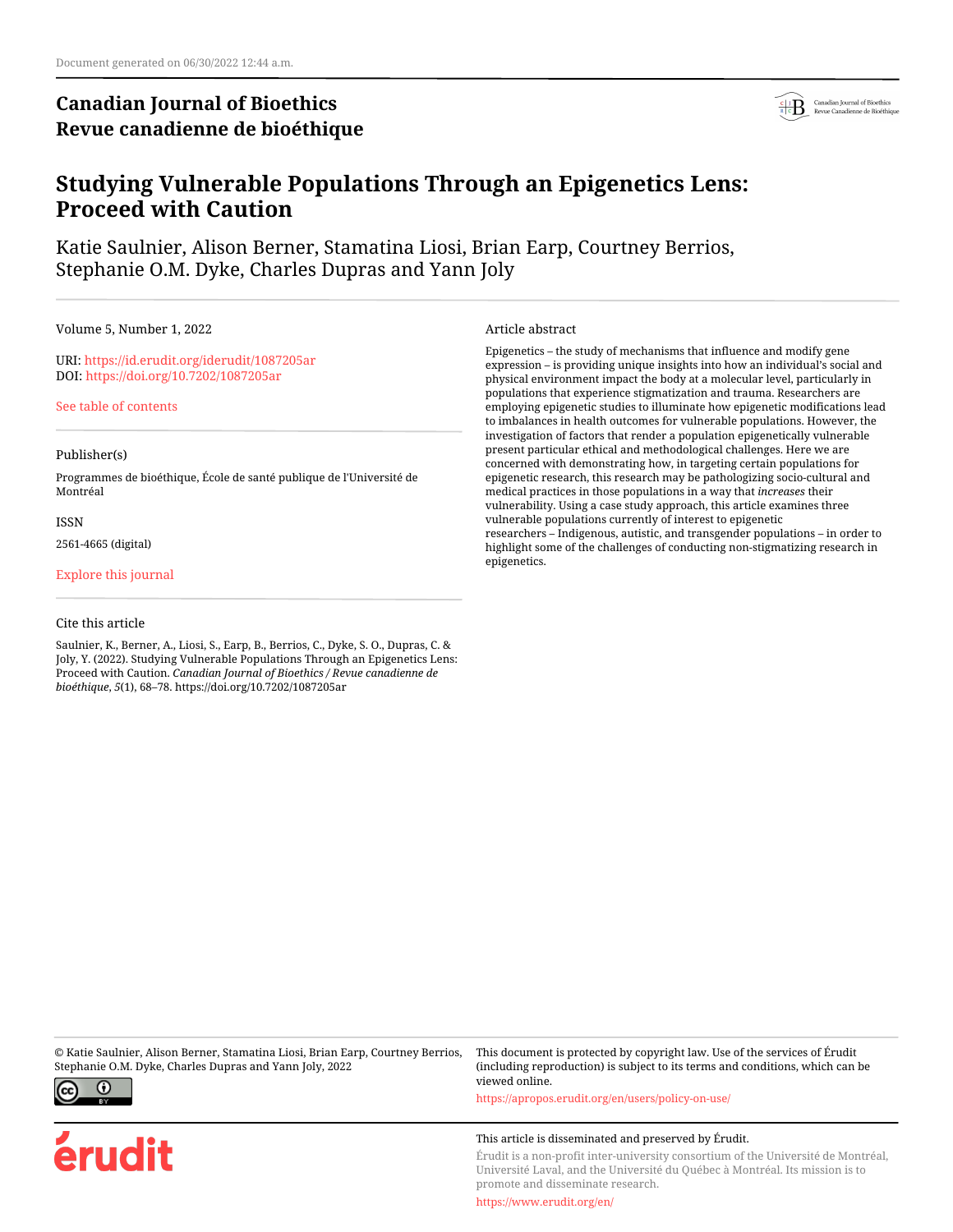

**ARTICLE** (ÉVALUÉ PAR LES PAIRS / PEER-REVIEWED)

# **Studying Vulnerable Populations Through an Epigenetics Lens: Proceed with Caution**

Katie Saulnierª, Alison Berner<sup>b,c</sup>, Stamatina Liosi<sup>d</sup>, Brian Earp<sup>e</sup>, Courtney Berrios<sup>f</sup>, Stephanie O.M. Dykeª, Charles Duprasʰ, Yann Joly<sup>i</sup>

#### **Résumé Abstract**

L'épigénétique – l'étude des mécanismes qui influencent et Epigenetics – the study of mechanisms that influence and modifient l'expression des gènes – fournit des informations modify gene expression – is providing unique insights into how uniques sur la façon dont l'environnement social et physique an individual's social and physical environment impact the body d'un individu a un impact sur le corps au niveau moléculaire, en at a molecular level, particularly in populations that experience particulier dans les populations victimes de stigmatisation et de stigmatization and trauma. Researchers are employing traumatismes. Les chercheurs ont recours à des études epigenetic studies to illuminate how epigenetic modifications épigénétiques pour comprendre comment les modifications lead to imbalances in health outcomes for vulnerable épigénétiques entraînent des déséquilibres dans les résultats populations. However, the investigation of factors that render a de santé des populations vulnérables. Cependant, l'étude des population epigenetically vulnerable present particular ethical facteurs qui rendent une population épigénétiquement and methodological challenges. Here we are concerned with vulnérable présente des défis éthiques et méthodologiques demonstrating how, in targeting certain populations for particuliers. Nous nous attachons ici à démontrer comment, en epigenetic research, this research may be pathologizing sociociblant certaines populations pour la recherche épigénétique, cultural and medical practices in those populations in a way that cette recherche peut pathologiser les pratiques socioculturelles *increases* their vulnerability. Using a case study approach, this et médicales de ces populations d'une manière qui accroît leur article examines three vulnerable populations currently of vulnérabilité. En utilisant une approche d'étude de cas, cet interest to epigenetic researchers – Indigenous, autistic, and article examine trois populations vulnérables qui intéressent transgender populations–in order to highlight some of the actuellement les chercheurs en épigénétique – les populations challenges of conducting non-stigmatizing research in autochtones, autistes et transgenres – afin de mettre en epigenetics. évidence certains des défis à relever pour mener une recherche non stigmatisante en épigénétique.

#### **Mots-clés Keywords**

épigénétique, éthique de la recherche, confidentialité, vie epigenetics, research ethics, confidentiality, privacy, social privée, recherche en sciences sociales, populations vulnérables science research, vulnerable populations

#### **Affiliations**

- <sup>a</sup> Social Sciences and Humanities Research Council, Ottawa, Ontario, Canada
- b Barts Cancer Institute, Queen Mary University of London, London, UK
- <sup>c</sup> Gender Identity Clinic, Tavistock and Portman NHS Foundation Trust, London, UK
- <sup>d</sup> Medical Genomics Laboratory, University College London Cancer Institute, London, UK
- <sup>e</sup> Yale-Hastings Program in Ethics and Health Policy, Yale University and The Hastings Center, New Haven, CT, USA
- f Genomic Medicine Center, Children's Mercy Research Institute, Kansas City, MO, USA
- <sup>g</sup> McGill Centre for Integrative Neuroscience, McGill University, Montreal, Quebec, Canada
- h Department of Social and Preventive Medicine, School of Public Health, University of Montreal, Montreal, Quebec, Canada
- i Centre of Genomics and Policy, McGill University, Montreal, Quebec, Canada

Correspondance / Correspondence: Katie Saulnier, **kmsaulnier@gmail.com** 

## **INTRODUCTION**

The modern field of epigenetics – the study of mechanisms that influence and modify gene expression – is giving researchers unique insights into how an individual's social, cultural, and physical environment affect the body at a molecular level (1). In part because these modifications show the potential to be both heritable and reversible, this finding has raised a great deal of interest for researchers engaging with populations who are considered vulnerable by way of their environmental and social exposures. In particular, researchers are employing epigenetic studies to illuminate how epigenetic modifications may lead to imbalances in health outcomes. Framing their research around these vulnerabilities, however, carries the risk of exposing these populations to increased levels of stigmatization and harm. The ethics literature on research with vulnerable populations typically focuses on two areas: the ability to consent to research, and exacerbated power imbalances between researchers and participants, such as those experienced by groups who have historically been the targets of unethical research practices (2). While both concerns exist as well for epigenetics research, the close link between a group's status as vulnerable and the investigation of vulnerability as a *target* of research intensifies many ethical and methodological challenges. In this article, we will therefore highlight ways in which conducting research framed around epigenetic "harm" may itself harm vulnerable populations by increasing stigmatization and pathologization.

## **Vulnerable Populations & Epigenetics**

The phrase "vulnerable population" carries multiple meanings within the research context. In research ethics policies and guidance documents, "vulnerable" often refers to individuals with limited decision-making capacity or power (3). This lack of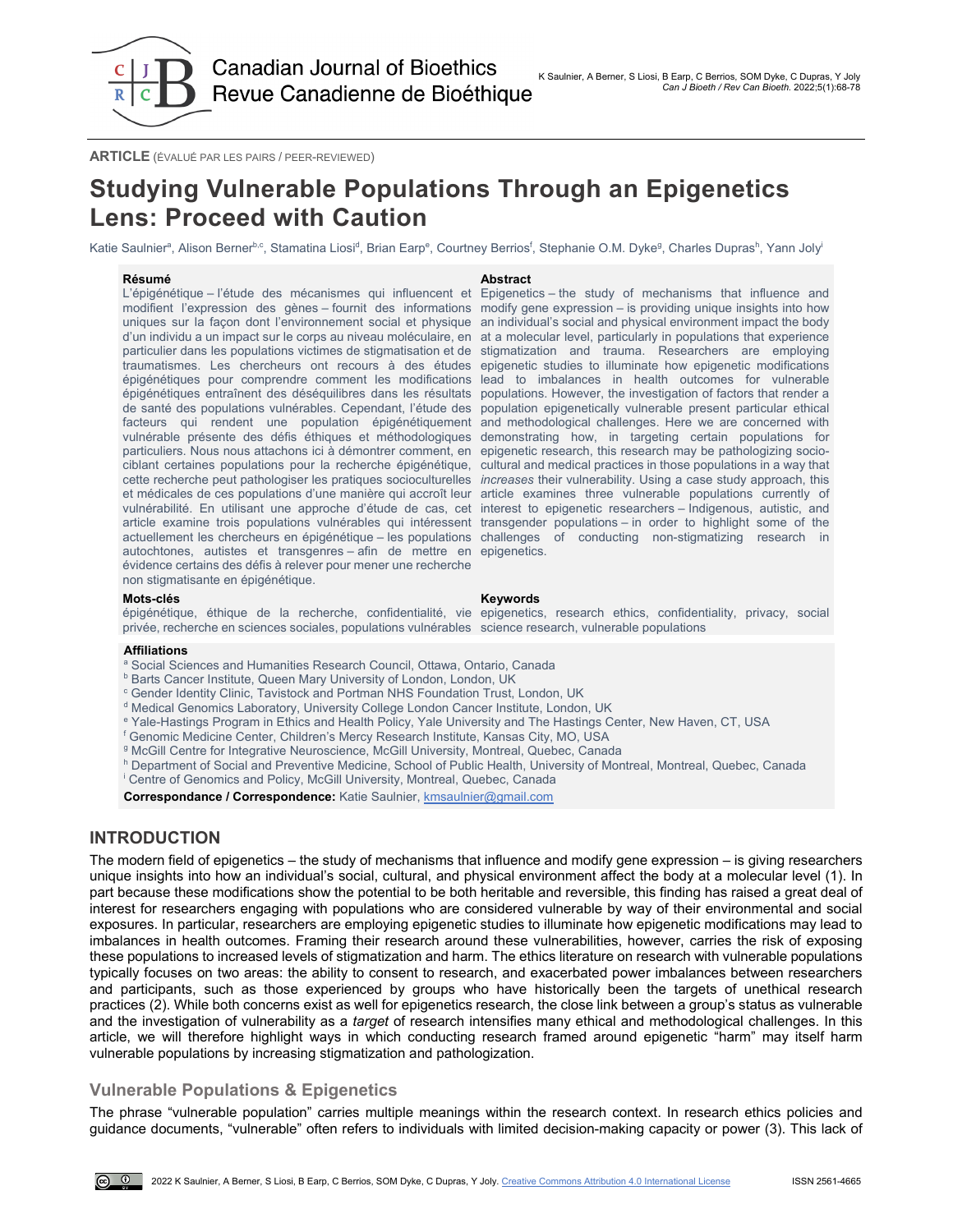power is deeply entangled with experiences of discrimination, stigmatization, and exclusionary practices within the medical and research contexts and elsewhere that in turn generate other forms of vulnerability. For example, ethnocultural minorities who have historically been the targets of unethical research practices may in turn end up further excluded from research advances, notably by self-selecting out of research due to concerns about research conduct or historical trauma, exhaustion from being over-targeted for research recruitment, paternalistic ethical and legal regulations, or due to gaps in recruitment practices. In other areas, the lack of decision-making power that is attributed to individuals with cognitive disabilities may in turn exacerbate power imbalances between researchers, caregivers, and research participants. These definitions more recently expanded to incorporate an intersectional understanding of vulnerability that unpacks the challenges of working with multiply marginalized individuals (4). Finally, current experiences during the global coronavirus pandemic are bringing new attention and perspectives to the conversation around vulnerability, reiterating vulnerability not as a fixed state, but as something that may be intensified or alleviated for different individuals and groups through changing policies and circumstances (5).

Populations of interest to epigenetic researchers may be considered vulnerable by virtue of different factors, including discrimination and stigmatization, lack of access to healthcare and healthcare information, and questions about capacity for free, full and informed consent (1). A great deal of research already exists on strategies to mitigate these harms and to encourage participation from excluded groups in new research, much of which is applicable to epigenetics research (6). Other challenges, however, may require new types of strategies and methodologies. Because epigenetics enables us to examine the social and environmental contributors to health and disease at a molecular level, populations that have experienced largescale trauma or early-life adversity are being examined to provide evidence of the patterns already noted by researchers in other medical and social science fields. In providing a new layer of evidence for existing observations of health precarity and reduced health outcomes for populations that face discrimination, stigmatization, and trauma, researchers risk reifying stereotypes and placing contestable normative values on cultural behaviours or cognitive differences.

Here, we will examine the ways in which epigenetic research, in seeking to confirm epidemiological observations concerning behaviors and practices at the molecular level, risks contributing to stigmatization. Because epigenetics research ties together the biological and the social, the potential for increased pathologization – the presumptively inappropriate or unwarranted treatment of a physical or behavioural state as though it were a medical condition – of socio-cultural practices will be particularly high (7). There is also an increased potential for placing disproportionate personal responsibility for health on already vulnerable populations. Moreover, research that seeks epigenetic links amidst very broad groups that are considered vulnerable run the risk of homogenising those same groups and failing to undertake an intersectional analysis of the many varying factors that might influence the marginalization or vulnerability of a given member of that wider community (4). Finally, although the language of vulnerability is used here to indicate groups that have been harmed or are at risk of harm in the research context, this terminology belies the extreme resiliency that individuals and communities have shown in the face of these and other harms. The language of epigenetic "harm" in particular works to pathologize the bodies of those deemed vulnerable, frequently by researchers external to that identity, and precludes us from seeing how an individual or community might be viewed instead as having developed epigenetic *reinforcement* as a result of those experiences.

A note: we have used the term "social" throughout this paper largely to refer to the broad collection of experiences, practices, and environments through and in which people may encounter epigenetic modifiers. When the term "cultural" is used in place of or in addition to social, it is to refer more specifically to those experiences, practices and environments that are most personally relevant to the individual or the community with which they identify. Nevertheless, the delineation between these two terms is not always clear; nor is there a clear line between the socio-cultural environment and the biological factors that arise from it. This complexity should be noted as a further confounding factor in epigenetic research that looks to tie these domains together.

#### **Materials and Methods**

Using a case study approach, this article will examine three vulnerable populations currently of interest to epigenetic researchers – Indigenous, autistic, and transgender populations – and use these as examples to highlight some of the challenges of conducting non-stigmatizing research in epigenetics. The populations were selected because they represent a diversity of vulnerable populations – ethno-cultural, neurodevelopmental, and social – where epigenetics researchers have shown particular interest in understanding those vulnerabilities. Moreover, they provide us with examples of research into the relationship of the social, environmental and biological factors for health outcomes at different stages, ranging from a significant amount of existing scholarship (Indigenous populations) to research that is just emerging (transgender populations). We then examine the commonalities between these cases and propose several points to consider in conducting studies with populations whose vulnerability may be increased by their involvement in epigenetic research.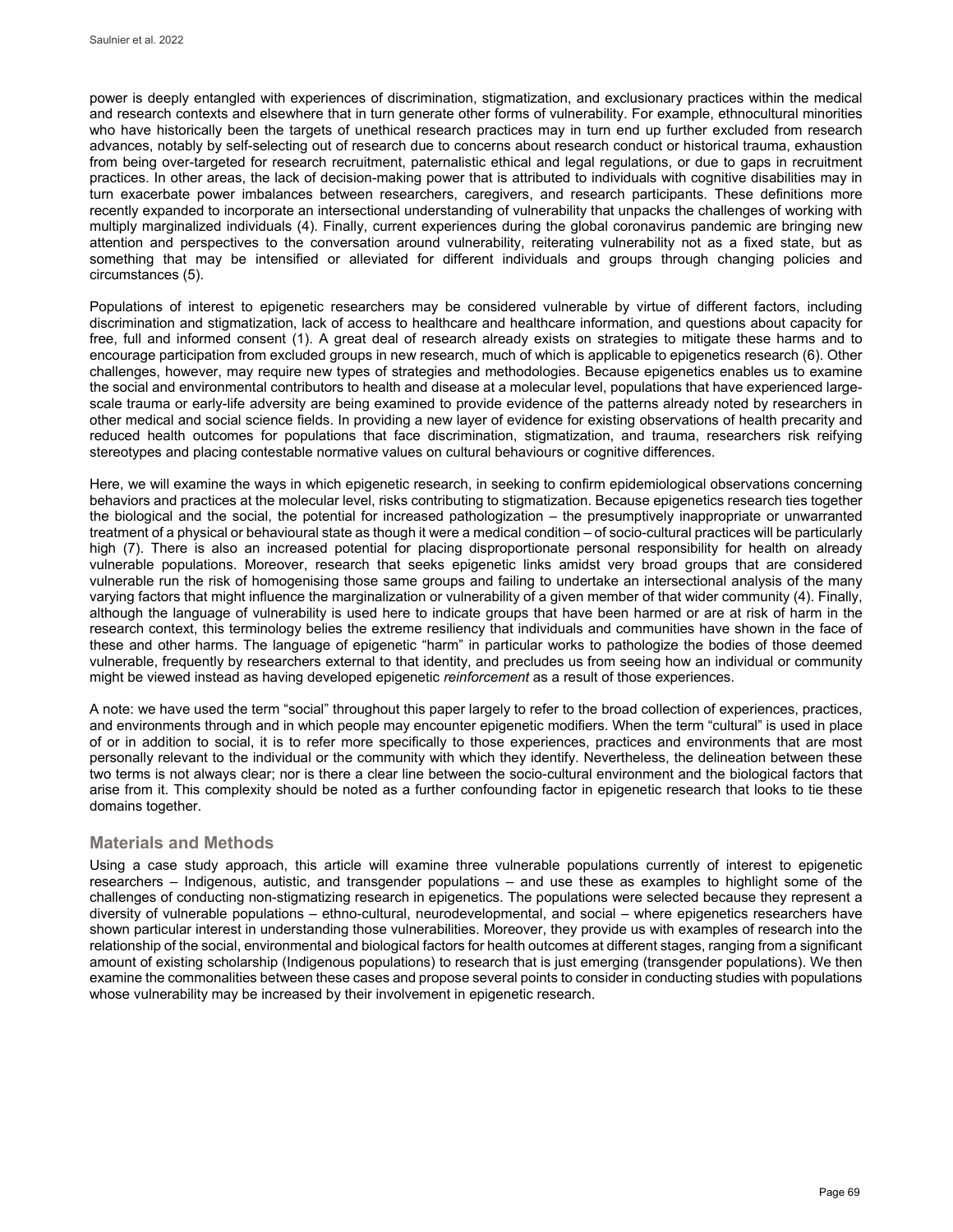## **INDIGENOUS POPULATIONS**

## **Epigenetics, Health, and Research**

Indigenous communities<sup>[1](#page-3-0)</sup> have emerged as populations of particular interest to epigenetics researchers in large part because of the clear examples of intergenerational trauma, including collective intergenerational trauma (8). Other populations that have faced large-scale trauma – notably Holocaust survivors (9), survivors of the Dutch Famine (10), and African American populations (11) – have been similarly targeted by epigenetics researchers seeking to understand both the effects of trauma on the body, and their potential heritability. Researchers with an interest in the developmental origins of health and disease (DOHaD) – a field which examines how early life (at or prior to conception, in utero, and infancy and early childhood) environments impact health and disease risk – have been particularly interested in using epigenetics, because it presents a promising new path for understanding trauma and associated health disparities. Notwithstanding the interest in this topic, thus far this work has been largely theoretical in nature; a clear epigenetic link is posited because of the increasing understanding of the impacts of trauma on the epigenome, but empirical research is still in its early stages.

Health disparities amongst Indigenous populations include cardiometabolic disease risk, type 2 diabetes, life expectancy, and vulnerability to the development of psychiatric disorders<sup>[2](#page-3-1)</sup> (12). Indigenous women and children in particular experience profound health disparities worldwide (12). Although many aspects of these disparities are tied directly to the *current* harms of colonialism (e.g., lack of access to necessary services, stress of the lived experienced of racism, loss of cultural and traditional ways of life), the potential heritability of epigenetic effects shown in early animal studies suggests that even trauma experienced by one's parents and grandparents may have a tangible effect at the molecular level (1). While the effects of colonization on population health have been previously well-documented in epidemiological studies, it has been suggested that epigenetics research may help to separate the socio-cultural effects from the biological. Research with other racialized and marginalized populations suggests that the experience of racism itself may produce epigenetic effects on the body (13). Caution is necessary, however, in separating out the correlation between behaviour or experiences and epigenetic markers. As previous ethical, legal and social issues (ELSI) research in epigenetics has noted, studies that seek to link the social environment of marginalized populations to epigenetic outcomes can in turn cause harm by pathologizing the environment itself, alongside accompanying social and cultural activities (1,7).

The history of research in Indigenous spaces has been marked by harm, and genetics research in particular has replicated colonial violence through improper, incomplete, or invalid consent; unethical use of material gathered; and an unwillingness to return useful research results to participating or enlisted communities. For example, in British Columbia, Canada, researchers collected DNA samples from the Nuu-chah-nulth in order to conduct research on high levels of rheumatoid arthritis present in this Indigenous population. When no genetic link was uncovered, the researchers used the samples in a number of other unconsented studies, including those on intravenous drug use (14). Similarly, in Arizona researchers collected samples from the Havasupai Tribe for diabetes research, then used the information without consent for sensitive studies, including those on migration patterns and on schizophrenia (15). In Canada, some of the trauma outcomes under investigation were first perpetuated in the name of scientific experimentation; in the 1940s and 1950s, the Canadian government used widespread malnutrition in Northern Manitoba Indigenous communities to test nutritional supplements, leaving a control group in starvation (16). Another group of researchers performed experiments on children in residential schools, withholding milk, vitamin C supplements, iron-fortified bread, and preventive dental care in order to examine the effects of deprivation (17).

With 370 million Indigenous persons worldwide in approximately 90 countries, there is clearly no single approach to health research or health promotion that will apply universally (18). Nevertheless, it is true that the medical impacts of colonialization on Indigenous populations are astronomical in scope of harm.[3](#page-3-2) Much of this harm stems from the social and economic impacts of genocide; cultural eradication has led to multi-generational "psychological, physical, and structural disadvantages" that manifest at the cellular level (19). Colonialism functions as an "ongoing structure of domination", including interference via invasive research and suppression of traditional medicine, food, and ways of living (20). This is compounded by factors such as rural location, communication challenges, and socio-economic status, which create barriers to accessing healthcare (21).

The ongoing nature of colonialism makes it very challenging to untangle causation of harm; non-Indigenous researchers are only now beginning to recognize and acknowledge the full scope of the situation. Over the last decade, researchers have undertaken research into the direct epigenetic link between intergenerational trauma and health disparities, including the epigenetic effects of malnutrition, psychosocial stress, and environmental toxicant exposures, making research with Indigenous communities one of the clearest examples of studies of inherited epigenetic effects of trauma in humans (19). While much of the interest in Indigenous epigenetics research stems from the ability to track intergenerational historical trauma, it must also be recognized that violence and discrimination continue to exacerbate health risk factors; for instance, at any given time there are more than 100 drinking water advisories on First Nations reserves across Canada (22).

<span id="page-3-0"></span>j <sup>1</sup> The term "Indigenous communities" is extremely broad, and the health and socio-cultural considerations for different communities will vary enormously; here, we highlight just some of the research that has been framed as "Indigenous" epigenetic research.<br><sup>2</sup> "Obesity" is frequently included in the list of health disparities facing Indigenous populations. However, the classificatio

<span id="page-3-1"></span>controversial amongst critical theorists and a growing number of health researchers, in part due to increasing evidence that the association between weight and negative health outcomes has been overstated in the scientific literature, to the detriment of the health of individuals whose BMI classifies them into this category.

<span id="page-3-2"></span>As such, we have excluded obesity from our list, but do note that it is another factor considered by researchers.<br><sup>3</sup> For a more comprehensive look at the widespread violent impact of colonization in Canada, see the Truth [Reconciliation Report,](http://nctr.ca/reports.php) as well as the report o[n Missing and Murdered Indigenous Women and Girls.](https://www.mmiwg-ffada.ca/final-report/)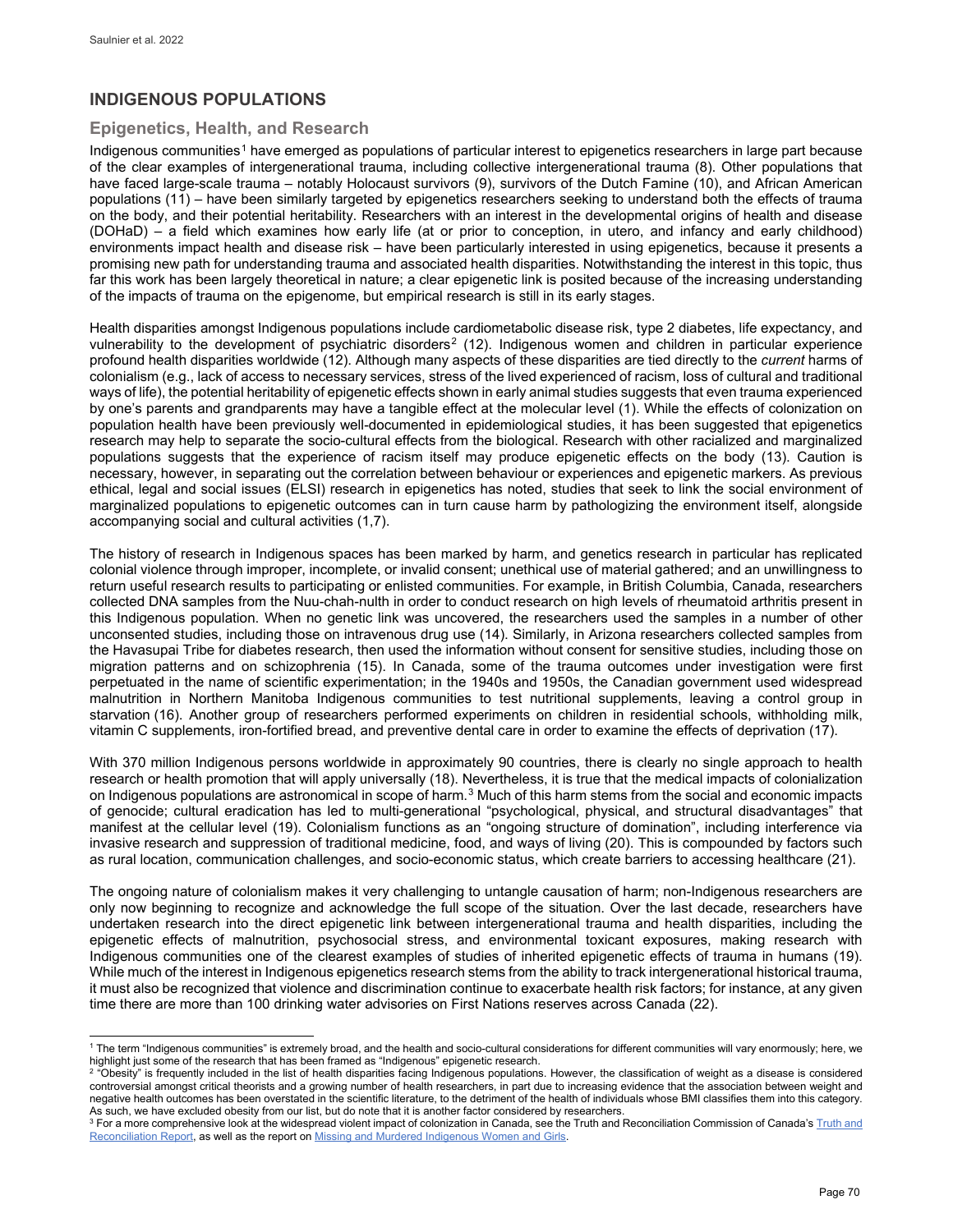## **Ethical and Legal Considerations**

Research conducted with Indigenous populations, particularly research conducted by non-Indigenous researchers, is inherently fraught, not only because Indigenous populations represent a uniquely vulnerable population, but because that vulnerability in the medical context has been both generated and reinforced by scientifically and morally flawed research practices and approaches to healthcare delivery (15). Concerns around epigenetics research in Indigenous populations more specifically show that the epigenetics context intensifies and complicates existing bioethical concerns (19). In particular, by conducting research into epigenetic harms that are themselves the result of state-sanctioned violence, researchers continue to harm Indigenous communities in the name of science, perpetuating a cycle of trauma.

Epigenetics research in Indigenous populations also exacerbates concerns around the harms raised by stereotyping in medical research; by classifying Indigenous peoples as epigenetically harmed, there is a risk that the group will come to be perceived by others as somehow biologically "damaged". As Warin notes, "the shaping of the right to protection from biosocial injury is potentially empowering but also has the capacity to conceal forms of governance through claimants' identification as "damaged," thus furthering State justification of biopolitical intervention in Indigenous lives" (19). In particular, scholars have expressed concerns that epigenetics researchers risk reifying a biological conception of race and pathologizing cultural practices (7).

It is unclear if existing guidance on research with Indigenous Peoples is sufficient to fully address these concerns. The legal and policy work addressing research ethics with Indigenous populations has primarily focused on issues of informed and culturally appropriate consent to research. Epigenetics research, in engaging conversations about both genetics and behaviour/environment, requires particular attention regarding informed consent. While policy documents do not necessarily carry legal weight, they do set the tone for how research is to be conducted and non-compliance may give rise to important penalties, such as removal of funding. For example, Canada's *Tri-Council Policy Statement: Ethical Conduct for Research Involving Humans* (3), adherence to which is a pre-requisite for receiving federal research funding for research with human participants, contains a separate chapter on research involving the First Nations, Inuit and Métis Peoples of Canada. Notably, researchers are required to view ethical considerations through the appropriate Indigenous lens, in addition to involving communities in research planning and approval and prioritizing Indigenous-led research initiatives. Similarly, in New Zealand, the *Te Ara Tika Guidelines for Māori Research Ethics: A Framework for Researchers and Ethics Committee Members* outlines a framework for addressing Māori ethical issues, with a focus on including Maori individuals throughout research ethics decision-making processes (23). In Australia, the *Australian Institute of Aboriginal and Torres Strait Islander Studies Act 1989* outlines the ethics framework for Indigenous research and is underpinned by the Guidelines for Ethical Research in Australian Indigenous Studies. These and other documents highlight the importance of inclusion of Indigenous peoples at all stages of the research process, and the need to develop effective and culturally appropriate consent mechanisms (18).

## **AUTISTIC POPULATIONS**

## **Epigenetics, Health, and Research Context**

Another population of interest to epigenetics researchers are autistic individuals<sup>[4](#page-4-0)</sup>. The current medical model of autism describes it as a neurodevelopmental condition featuring impairments in social interactions, communication, and restrictive behaviour patterns. Advocates of the neurodiversity movement, by contrast, describe autism as a natural human variation with its own combination of strengths and challenges (24). The breadth of experiences and traits associated with autism creates a significant challenge for any research that seeks to discover a singular marker as being associated with autism. Research that has aimed to paint the autistic experience with one brush has typically failed to do so without missing out on significant parts of the population, while simultaneously pathologizing the parts that it manages to capture.

In part for this reason, research ethics in the autistic context has long been fraught with problems. Historically, researchers have focused on the pathologization of maternal environmental influences in autism in harmful ways, particularly through the now-debunked theory of "refrigerator mothers" (e.g., cold and non-nurturing mothers) as the cause of autism (25). Bioethicists have already raised concerns that epigenetics research presents analogous issues in its focus on animal models and maternal influence (1); given this history, epigenetics research that focuses on maternal exposures as the locus of autism development and that ignores the potential role of paternal exposures may raise similar and repeated concerns around pathologization and sexism. Finally, gender and racial bias in autism research has resulted in widespread underdiagnosis outside the context of white men (26).

In general, research seeking to pinpoint a singular root environmental or biological cause of autism has come up empty, and researchers have seen potential for epigenetics to bridge these complex factors. Research into the epigenetics of autism is relatively advanced; however, theoretical frameworks underpinning epigenetics autism research show a murkier path than the correlation between Indigenous experience and trauma. While studies have shown high heritability, and a large volume of genetic studies with increasing sample sizes have identified numerous candidate genes, none have demonstrated large effect sizes (27). At the same time, several epidemiological studies have found associations between prenatal exposures, including stress and various infections, to the development of autism (28). Meanwhile, it is known that neurodevelopment, particularly

<span id="page-4-0"></span>l <sup>4</sup> There is debate within the use of identity-first language, "Autistic individuals", or person-first language, "individuals with autism". We here use the identity-first language preferred by many advocates within the autism community and neurodiversity movement, including one of our authors.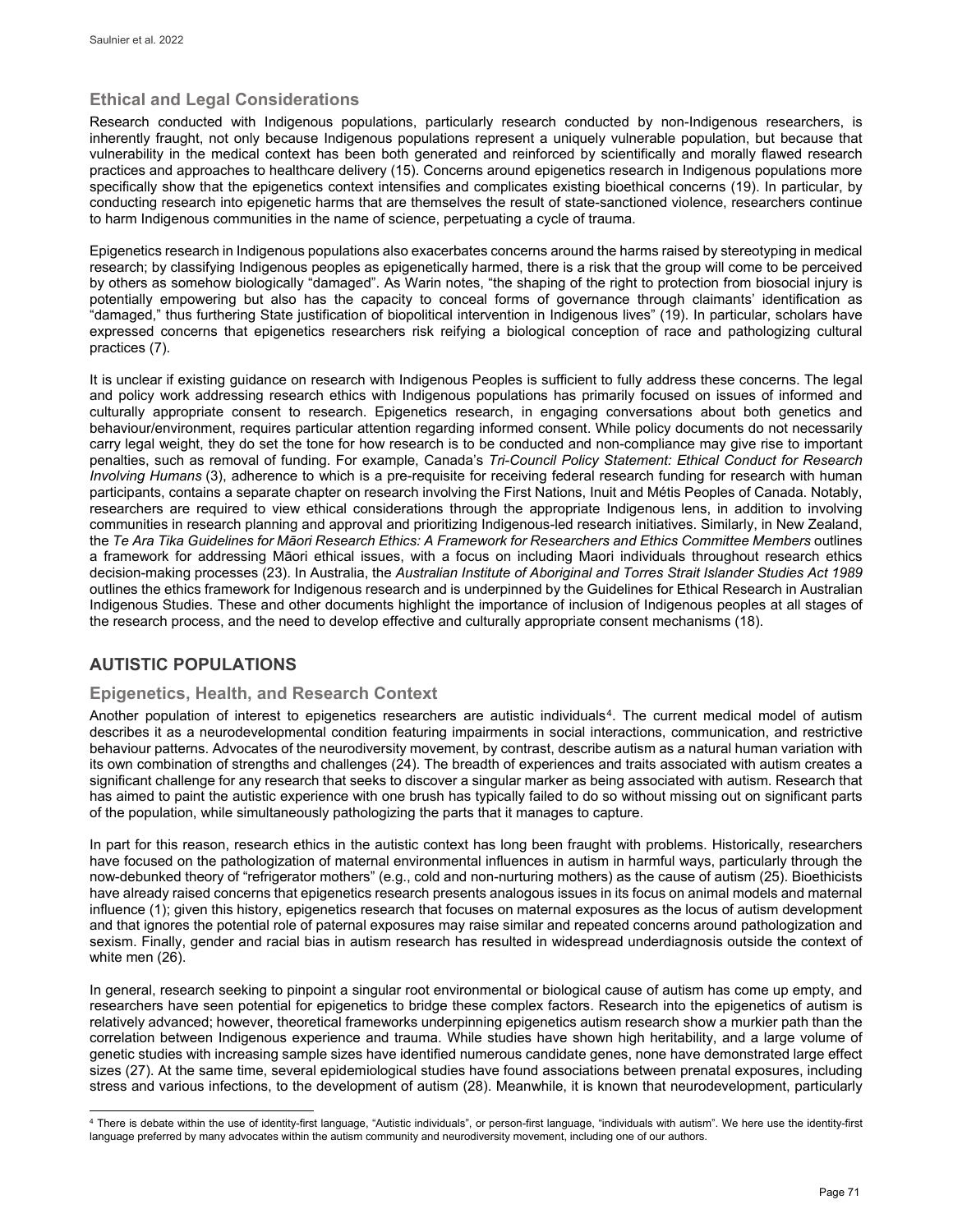during the prenatal period, is tightly controlled through patterns of gene expression. This makes the neurodevelopmental process susceptible to epigenetic modifications affecting gene regulation and provides a potential mechanism by which environmental exposures could have an influence on the development of autism. Indeed, studies identifying differences in gene expression in post-mortem samples between brains of autistic and non-autistic individuals further suggest a potential role for epigenetics (28). Based on this potential, research has begun to confirm a role of epigenetics in autism. However, in the face of ableism and a history of excluding autistic individuals from decisions about research, there are concerns that causative research will be used (or instrumentalized) to diminish or eliminate the autistic community.

With regard to health concerns faced *by* autistic individuals, there are a number of medical and mental health conditions associated with autism, although it can be difficult to separate whether they share a biological basis with autism or are the result of unjust social forces such as insidious discrimination or other forms of mistreatment (29). Epilepsy, sleep difficulties, and gastrointestinal issues such as irritable bowel syndrome and gluten-intolerance are health issues that affect quality of life for many autistic individuals, in addition to broad autoimmune diseases. Anxiety and depression, which are also frequently codiagnosed with autism, may stem from similar causal factors, or may be the result of stigmatization and discrimination. Finally, schizophrenic disorders, obsessive-compulsive disorder, bipolar disorder, and attention-deficit disorders also appear frequently in autistic individuals and are themselves stigmatized conditions (29). Autism advocates have expressed concern that the focus on the causal roots of autism, rather than on these health concerns, has ignored the priorities and needs of the autism community, including the treatment of these associated conditions (30). Additionally, in tying specific exposures in the mother pre-conception and during pregnancy to autism, epigenetic research risks exacerbating rhetoric that overburdens mothers with "responsibility" for their children's autism (in the same vein as the "refrigerator mother" rhetoric), while simultaneously reinforcing the medical model idea that autism is an undesirable outcome, rather the social/neurodivergence perspective of autism as a difference.

## **Ethical and Legal Considerations**

Health researchers working in the field of autism research have typically examined two broad categories of questions: 1) what are the causes of autism, and 2) what are the health concerns faced by autistic individuals? The first of these questions is considered significantly more controversial than the second, as it raises concerns amongst autistic individuals that causal research will be used as part of cure/prevention paradigm, leading to prenatal tests or treatments that could be used to diminish the autistic population (31). Existing therapies that are employed with autistic children aimed at reducing the appearance of overt autistic behaviours, such as applied behavioural therapy, have faced intense criticism from within the neurodiversity movement for focusing on creating more compliant, rather than healthier and happier, autistic individuals (29). As such, genetic and epigenetic research that seeks to examine the root causes of autism have been met with skepticism and concern.

Legal protections for autistic individuals are generally subsumed under larger categories of laws protecting against discrimination on the basis of disability. For instance, the United Nations' *Convention on the Rights of Persons with Disabilities,*  of which 163 countries are signatories, includes commitments that researchers will not require disabled individuals to be disproportionately burdened by research risks, and addresses concerns broadly related to underrepresentation of disabled individuals in health research. Legislation surrounding autism specifically has not necessarily focused on the protection of autistic individuals directly involved in research or clinical contexts, but rather on plans for raising awareness of autism and access to treatments, or on the use of medical insurance to fund these treatments (32).

One concern in autism research has long been the distribution of research funding, where past studies have shown that funding for autism has been largely distributed to researchers in the fields of nervous system studies and genetics, to the exclusion of other important research on psychosocial well-being and non-medical care (33). As epigenetics autism research grows, more attention may be drawn from these other necessary forms of research and care, refocusing attention on the science of causality and cure. Finally, attention must be paid to the history of autism researchers' focus on the appearance of autism in men and boys, which has resulted in an underdiagnosis of autistic women and girls (as well as transgender and non-binary children, who are disproportionately represented in autistic populations) (33). As we will see below, sex and gender differences in epigenetics research raise challenges of their own.

## **TRANSGENDER POPULATIONS**

## **Epigenetics, Health, and Research Context**

"Transgender" is a broad designation belonging to people who have physical, psychosocial, or behavioural characteristics relating to sex or gender that do not conform to socially dominant expectations. More narrowly, the term refers to those whose gender identity, that is, their strongly felt sense of themselves across a spectrum of gender experiences and expressions (e.g., boy/man, girl/woman, non-binary person, etc.) (34) is inconsistent with the gender category that is normatively associated with their birth-assigned sex, the latter being typically inferred from visible sex characteristics and based on a binary understanding (i.e., male/female) (35). Individuals whose gender identity corresponds with their natal sex categorization are referred to as "cisgender" (35). The term "transgender" was not coined until 1971; however, the existence of individuals who would likely be characterized as transgender today, as well as the presence of hostile prejudicial attitudes toward them, often resulting in harassment and discrimination, are present across human history.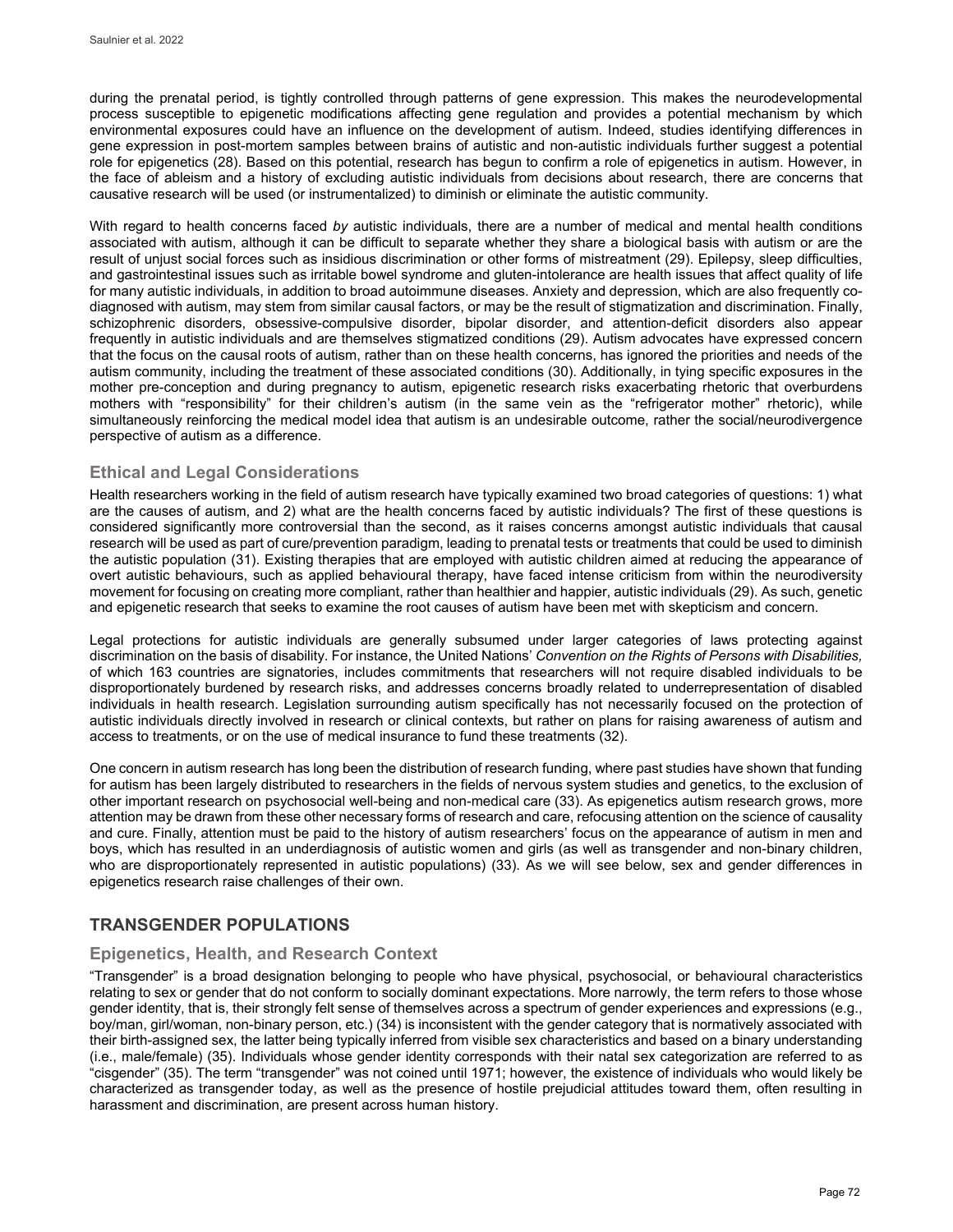Many, yet not all, transgender persons experience *gender dysphoria*. Gender dysphoria refers to the discomfort or distress associated with, or caused by, the felt discrepancy between gender identity and physical sex-typed traits or categorization, and this can be experienced in many different ways and to different degrees, including with respect to certain aspects of one's body or to the gendered social role expectations associated with their assigned sex (36). The presence of dysphoria is often used as a metric for determining access to gender-affirming care, despite not being a universally experienced by transgender individuals (34).

In the context of science and medicine, early studies classed the feelings or behaviours of transgender individuals as normatively "deviant" and focused on attempts to "cure" their perceived psychiatric illness; the recent backlash against the emergence of transgender rights has re-ignited and re-intensified this rhetoric. Accordingly, there has long been inappropriate and harmful treatment of the transgender population, both in clinical and research practices (37). Such treatment can occur in the course of general medical care, including the refusals of necessary medical services and the use of disrespectful identitybased language (e.g., misgendering), or in the course of transgender-specific care, for example, involving hormones or surgery. In the research context, the proportion of participation of the transgender population, compared to the general population, remains low (38). This may be the result of a) deliberate exclusion by researchers in their sample, possibly due to their impression that cisgender individuals will provide fewer confounding factors, or b) "self-exclusion", deriving from, among other factors, a lack of trust in the medical establishment based on experiences of transphobia.<sup>[5](#page-6-0)</sup> Research with transgender adolescents has been especially exploitative; a prime example is a well-known 1993 study assessing the physical attractiveness of pre-adolescent transgender girls, framed in the paper as boys with gender identity disorder (39).

Compared to the autistic community discussed above, there is relatively little epigenetic research currently being conducted with transgender participants. Nor, as is in the case of Indigenous populations, has there been as widespread enthusiasm for this research as it pertains to health. However, the questions raised in research in general suggest that epigenetics research with transgender populations will likely emerge in the near future. Current epigenetic research on transgender populations falls into two main categories: first, research on the potential epigenetic *origins* of gender identity variance, and second, research on the possible epigenetic *consequences* of transitioning, with a particular focus on the effects of so-called cross-sex hormones. The etiology of gender dysphoria and gender identity variance is not fully known, although most researchers in the field point to a combination of social and biological factors. For instance, according to Theisen et al. (40), recent research has indicated that certain rare gene variants might be associated with sexually dimorphic brain development, which could contribute to gender dysphoria. Given this combination of social and biological factors, as well as the reliance of sex development – and, on some views, certain aspects of gender identity-development – on multiple levels of transcriptional control of DNA, epigenetics research in gender identity has emerged as a field of particular interest. Transcriptional control of DNA is partly governed by epigenetics, as well as by the differing exposures to potential epigenetic modifiers of sex and gender. Thus far, much of the work examining how epigenetic modifiers impact sex development has been conducted in animal models, limiting its usefulness in understanding human sex, much less gender identity. Moreover, medical practice with transgender individuals has trended and, in many cases, continues to trend toward pathologization and research that seeks to forcibly change gender identity. As such, this work is treated with concern by the transgender community, as it is unclear how research that seeks to examine the causes of gender variance would be harnessed to improve the lives of the population being studied.

Secondly, epigenetic research on transgender populations is examining the possible epigenetic consequences of transition, with a particular focus on the effects of cross-sex hormones (i.e., methylation of the oestrogen receptor following oestradiol treatment). "Transitioning" refers to the process by which an individual changes their gender presentation from the one associated with their assigned sex at birth to another gender expression (36). When transgender individuals transition, they are often embarking on changes aiming at lessening dysphoria caused by the incongruence between their gender identity, their physical appearance, and their treatment in society. As each of these factors differ for individuals, so too will their transition and the age at which they choose to embark on it (41). This may mean starting to wear or use gendered clothes or products that are socially associated with their gender identity. They may also be more likely to engage in behaviours or other activities that are expected to signal the gender by which they wish to be recognized by others. Further, they may choose to take socalled "feminising" or "masculinising" hormones. These typically include oestrogen, testosterone and gonadotrophin hormone analogues, which block the release of LH and FSH from the pituitary, as well as downstream release of oestrogen and testosterone. Finally, they may undertake surgical procedures to further align their bodies with their gender identity. While this research has thus far focused primarily on the epigenetic effects of hormonal transition, recent research suggests that some factors that accompany gender identity and expression can affect the epigenome due to differing environmental exposures, such as chemical properties in cosmetic makeup, or gendered behavioural differences in substance consumption (42).

Finally, although it is not an experience specific only to transgender individuals, high levels of stress and adversity, like those faced due to gender-based violence and discrimination, carry additional epigenetic implications. Stress and trauma early in life are particularly relevant in transgender populations; a recent study in the United States found that transgender and genderqueer adolescents report polyvictimization – the experience of multiple forms of abuse – at significantly higher rates than their cisgender counterparts (43). Early life stress has been shown to act as an epigenetic modifier in human tissues. Cicchetti and colleagues (44) used saliva samples from children who either had or had not suffered from certain adverse childhood events, e.g., physical or emotional abuse, in order to show differential methylation in genes associated with major

<span id="page-6-0"></span>j  $^5$  Many, although not all, of these concerns are shared amongst the intersex population, i.e., individuals who do not fit into a binary sex categorization at any number of levels, including chromosomal, hormonal, or genital. However, for the purposes of this case study, we are specifically focusing on transgender vulnerability in epigenetic research.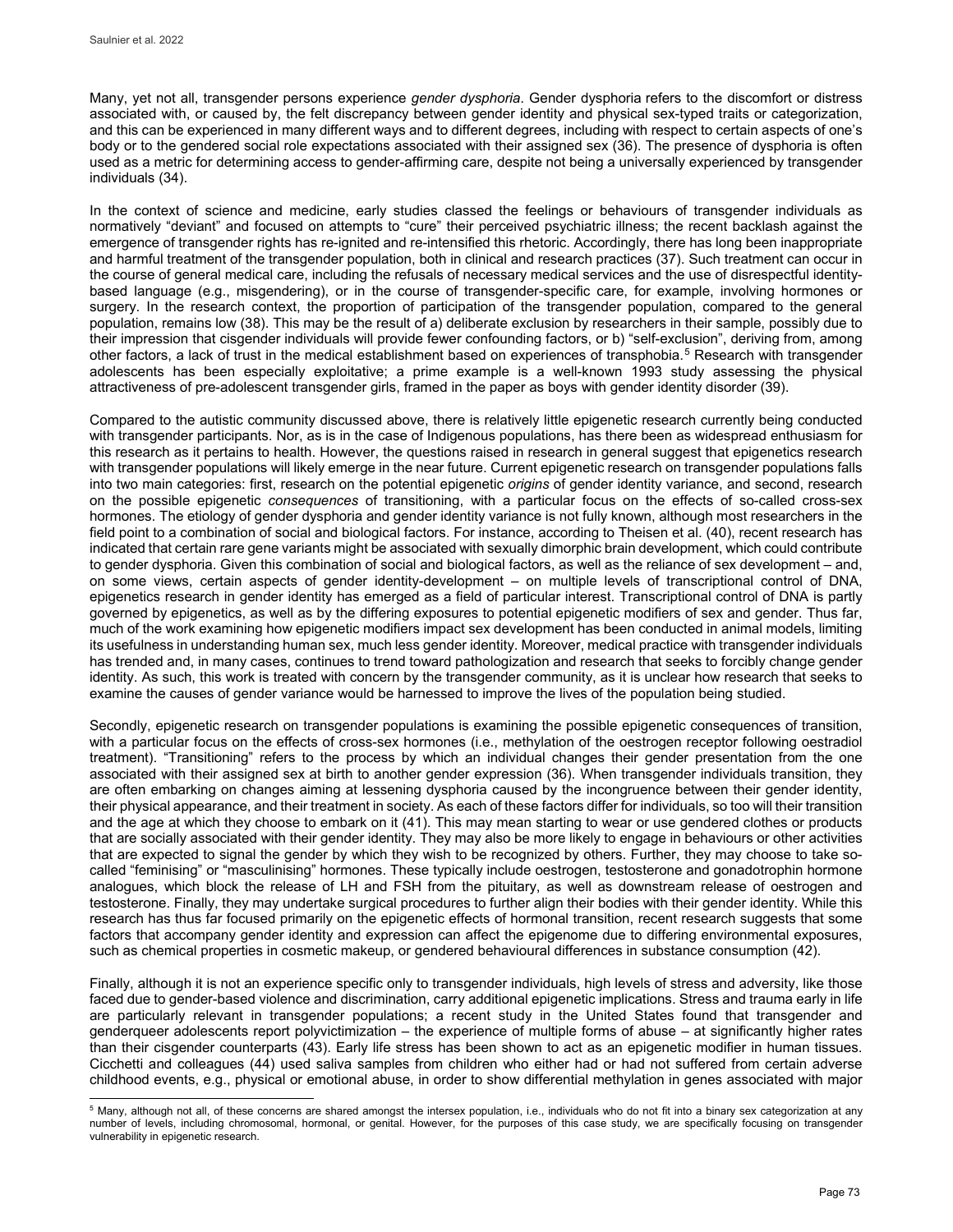illness, including cancer, cardiovascular disease and psychiatric disorder. This difference in life exposure has been postulated to have enduring effects. However, caution is needed in attributing the epigenetics effects of these stressors to epigenetic markers carried by transgender individuals; this experience of victimization and abuse is not an intrinsic or inevitable mark that appears on the transgender body, but rather, a consequence of stigmatization and violence.

## **Ethical and Legal Considerations**

While epigenetic research has the potential to highlight specific healthcare needs, it also has the potential to create or enhance certain vulnerabilities. First, it may increase existing social stigma that has accompanied the historical classification of gender variance as a physical or psychological illness. The inclusion of gender dysphoria in the DSM-V, the manual for diagnosis of psychiatric disorders, as well as the reliance on the presence of gender dysphoria as a gatekeeping measure for access to hormones and surgeries, is widely condemned within the transgender community as dehumanizing and stigmatizing (45). Instead, an approach may be taken that recognizes gender incongruence as being related to sexual health, but in a nonpathologizing way, in line with its classification in the *International Statistical Classification of Diseases and Related Health Problems*. The investigation of these potentially "causal" epigenetic factors raises concerns around curative rhetoric, particularly given the continued use of coercive measures around the world that attempt to change transgender individuals' self-conceptions (i.e., "conversion therapy") (46). Researchers who choose to investigate the potential epigenetic background of gender dysphoria will need to be exceedingly cautious in knowledge translation of their findings to minimize the instrumentalization of their research and to mitigate its use in further pathologization.

Second, such research may lead healthcare professionals to withhold the use of cross-sex hormones if these are found to be associated with specific epigenetic changes. While information on the potential health impacts of hormonal treatments is crucial for the provision of informed consent, as well as for determining the safest and most effective ways to deliver hormones when appropriate, it will be important for physicians to keep in mind that a certain degree of physical risk may be ethically outweighed by expected psychosocial benefits depending on the needs and values of the given patient. Further, access to medical transition when appropriate is itself considered a life-saving treatment, demonstrating a significant increase to quality of life and decrease in suicidality in longitudinal studies, with a corresponding increase in suicidality in the face of undue barriers to transition (37).

Also, special attention will need to be paid to research with transgender minors. There remains a significant knowledge gap with regard to the potential short and long-term epigenetic effects of pubertal suppression and hormone replacement use in adolescence, and further long-term studies are needed. However, apart from the usual challenges of pediatric research, including questions around informed consent, transgender adolescents face disproportionately high risks of abuse within their homes compared to their cisgender counterparts, leaving them at higher risk of being coerced by others in their medical decision-making (43). Some scholars have suggested an ethical framework that exempts transgender and other LGBTQIA2+ (lesbian, gay, bisexual, transgender, queer, intersex, asexual, and two-spirit) youths with sufficient capacity from parental consent requirements in research, when seeking such consent would put the youth at risk, in order to make sure that this doubly vulnerable population is not excluded from research altogether (47).

Finally, it is important to remember that the transgender population is small, geographically dispersed and heterogenous in terms of exposures, self-understanding and experiences. This can lead to bias and a risk of over-generalisation of small studies. For example, methylation patterns are known to differ according to ancestry (48). Underrepresentation of the transgender populations from some countries, particularly the exclusion of those where gender variance is criminalised or heavily stigmatized, could lead to skewed results in epigenetic studies. Studies should be large enough and include extensive phenotyping to attempt to control for these factors and, at a minimum, consider separately trans women, trans men and nonbinary populations.

## **DISCUSSION**

In this paper, we have presented three case studies of vulnerable populations of interest to epigenetics researchers and considered the various ways in which their vulnerabilities may be directly or indirectly increased via epigenetic research. In the case of Indigenous populations, for example, where there is already a long history of researchers contributing to harm via unethical and unconsented research, studies that seek to explain health disparities and epigenetic differences that have largely resulted from colonial interference may further entrench racialization and "othering" of already vulnerable populations (22). In the case of autistic populations, a focus on framing epigenetic differences as the results of environmental "deficits" may create further stigmatization and generate fear around behaviours and practices that may contribute to the autistic neurotype. Finally, research with transgender populations that seeks to examine the epigenetic differences that may lead to or result from social or medical transition could result in further unjust forms of gatekeeping that limit access to medical care for a population whose needs are already underserved. The thread tying these populations together in the realm of epigenetics research is that by engaging in this research, there is a risk of pathologizing traits of the vulnerable population in a way that increases their vulnerability, either by increasing the risk of stigmatization and discrimination, decreasing access to necessary care, or both. This is particularly the case when a social or cultural behaviour or experience is tied to a biological marker or outcome. There are additional challenges to conducting research with these populations, as widespread discrimination makes it difficult to disentangle "causal" variants from the population stress and lack of access to care and social and economic goods. Finally, in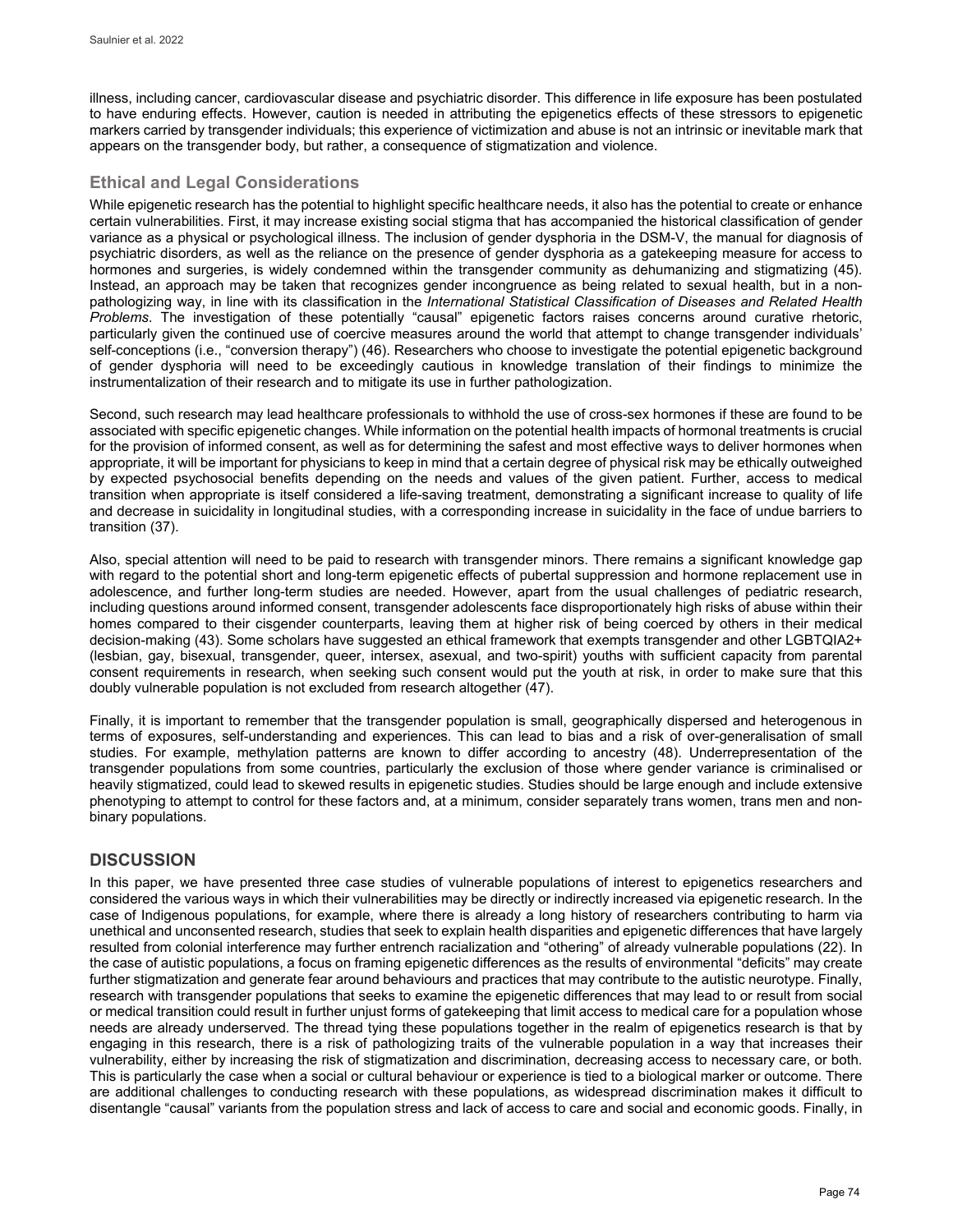all three cases examined here, diversity of these populations provides a further challenge, and researchers must be careful not to over-extrapolate.

## **Points to Consider in Conducting Epigenetic Research with Vulnerable Populations**

Despite these challenges, there are several ways in which researchers can mitigate the vulnerabilities that could potentially be caused by epigenetic studies:

### *1. Involvement of the vulnerable population in study development, design, and progression from research question to knowledge translation*

Researchers should engage with community stakeholders from vulnerable populations from the earliest stages of research planning and identify ways in which their research can address the needs expressed by the population and otherwise be beneficial to them. This approach can be used by both researchers and funding bodies to set research priorities and to allocate funding accordingly. While this is important for all vulnerable-population research, it is particularly important in the epigenetic context, where the research may uncover epigenetic causal links between social behaviours and biological health outcomes that are intrinsically linked to questions of personal and community identity.

#### *2. Attention to the broader implications of the research beyond the immediate research question*

Researchers should attempt to foresee not only how their research will advance scientific understanding, but how it might affect the population more broadly. In the case of epigenetic research, this will mean paying particular attention to the ways in which research that examines behavioural and lifestyle factors might further stigmatize a culture or community, as well as the ways in which research examining the epigenetics of a vulnerable population might be used for an unasked-for curative approach.

### *3. Free, informed, and supported consent*

Researchers should pay special attention to the particular challenges to consent raised both by the complexities of epigenetic science and research with vulnerable populations. Community members and advocates should be involved in the development of consent documents and procedures, with special consideration given to any additional needs of the population. Privacy risks should be assessed and communicated to participants based on an understanding that vulnerable populations may be at a higher risk in the case of a confidentiality breach, given the combination of medical with social and lifestyle information in epigenetic research, and considering its potential implications for others through shared environments. Researchers should also be cognizant of the potential for epigenetic research to provide information on intergenerational experiences. While privacy and confidentiality are of utmost importance in all research, vulnerable participants may face an increased risk of discrimination and violence if their privacy is breached, particularly to potentially abusive family members or discriminatory employers and researchers (49). Particular attention needs to be paid to the language that is used in developing consent forms and study documentation, using language that is respectful of an individuals' self-identification and ways of discussing their body and experience (for example, by encouraging participants to use whatever terminology is most comfortable for them in describing themselves) (6).

#### *4. Caution in the extrapolation from animal models*

While animal models provide an excellent opportunity to study inherited epigenetic effects, researchers should be careful in extrapolating from animal models to human research, particularly when the epigenetic factor being studied involves social or behavioral factors. Researchers should pay particular attention to the way that human presumptions around social, cultural, and gendered behavior become implicitly embedded in assumptions surrounding animal research.

#### *5. Study design*

Epigenetic researchers working with vulnerable populations should be aware of the potential harms of both under-inclusion and over-extrapolation. Because epigenetic research incorporates social and environmental context, extrapolation to individuals with similar vulnerabilities but who differ significantly in terms of geography, socio-economic factors, and other confounding variables risks returning skewed data. Researchers should attempt to include representative numbers of vulnerable populations in all epigenetic studies, not only those that target that population, and research that focuses on a vulnerable population should be careful to use appropriately powered studies to answer the questions being asked.

## *6. Careful communication of results*

Epigenetic researchers should bear in mind the broader implications of their results for the populations concerned, even when they are not directly involved in further knowledge translation of their research. Researchers seeking to determine the underlying epigenetic mechanisms of adverse health outcomes in vulnerable populations should be conscious of the potential for this information to affect stereotyping and stigmatization, and to communicate their results in a culturally conscious way that recognizes this concern. When an additional vulnerability is identified in an already vulnerable population (e.g., epigenetic effect from an exposure), study authors should seek to mitigate this if it is in the expressed interests of the population (e.g., informing participants of individualized findings). As with all communication of scientific results, accurately depicting the strength of research findings and stressing study limitations will help guard against misinterpretation (50).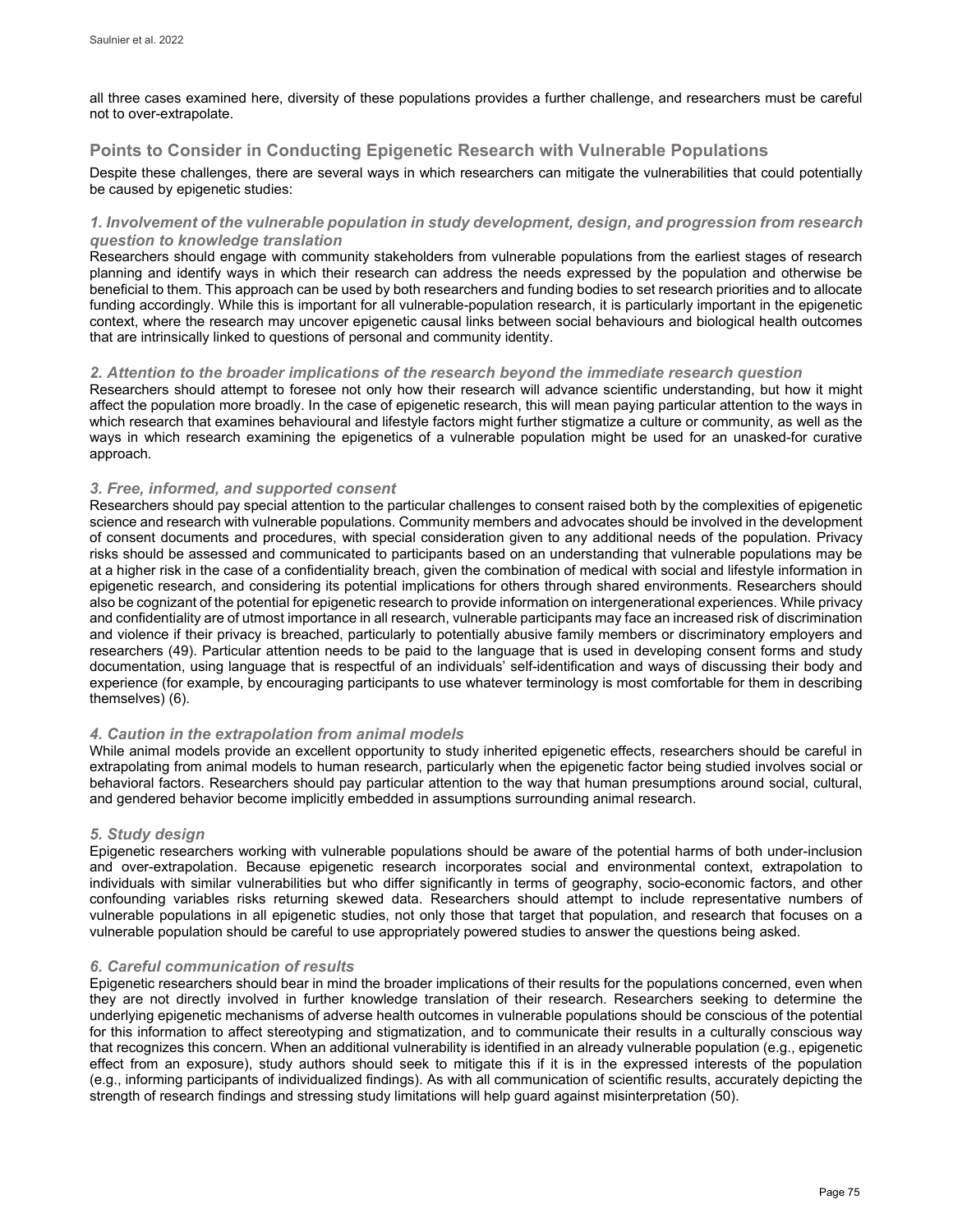## **CONCLUSION**

When epigenetics and vulnerable identities intersect, there is a risk of increased pathologization of those identities and associated behaviours. In communities where medical research historically contributed to harms against that population, epigenetics researchers need to take into account not just what scientific advances might occur because of their research, but how the communication of their research results may feed back into positive or harmful stereotypes and narratives about that population. While this is true of research in general, epigenetics research, in examining the molecular effects of environments and behaviours, may risk furthering stigma in more profound ways than genetics-era research. The populations discussed here are of interest to epigenetics researchers for different reasons, including inheritance and cultural factors, neurodevelopmental epigenetics, and social epigenetics, and have been subject already to different levels of scrutiny by epigenetics researchers. However, they share the challenge of being groups that are of interest to researchers because of their marginalization and vulnerability, but who also risk being further marginalized in the pursuit of more answers. Ethical epigenetic research will need to remain conscious of the challenges of conducting research on vulnerability without increasing stigma and pathologization, and take the steps necessary to mitigate related harms.

Les auteurs remercient le financement du programme CEE-151618 des IRSC par le biais du Centre de cartographie épigénomique multidimensionnelle (CEM) de McGill.

opinions et celles de l'équipe de recherche uniquement.

#### **Édition/Editors:** Aliya Affdal

Les éditeurs suivent les recommandations et les procédures The editors follow the recommendations and procedures décrites dans le Code of Conduct [and Best Practice Guidelines](http://publicationethics.org/resources/code-conduct) outlined in the COPE Code of Conduct and Best Practice [for Journal Editors](http://publicationethics.org/resources/code-conduct) de COPE. Plus précisément, ils travaillent [Guidelines for Journal Editors.](http://publicationethics.org/resources/code-conduct) Specifically, the editors will work pour s'assurer des plus hautes normes éthiques de la toensure the highestethical standardsofpublication, including: publication, y compris l'identification et la gestion des conflits the identification and management of conflicts of interest (for d'intérêts (pour les éditeurs et pour les auteurs), la juste editors and for authors), the fair evaluation of manuscripts, and évaluation des manuscrits et la publication de manuscrits qui the publication of manuscripts that meet the journal's standards répondent aux normes d'excellence de la revue.

#### **Évaluation/Peer-Review:** Ruth Chadwick & Jaya Keaney

Les recommandations des évaluateurs externes sont prises en Reviewer evaluations are given serious consideration by the considération de façon sérieuse par les éditeurs et les auteurs editors and authors in the preparation of manuscripts for dans la préparation des manuscrits pour publication. Toutefois, publication. Nonetheless, being named as a reviewer does not être nommé comme évaluateurs n'indique pas nécessairement necessarily denote approval of a manuscript; the editors of l'approbation de ce manuscrit. Les éditeurs de la <u>*Revue* [Canadian Journal of Bioethics](http://cjb-rcb.ca/)</u> take full responsibility for final *[canadienne de bioéthique](http://cjb-rcb.ca/)* assument la responsabilité entière de acceptance and publication of an article. l'acceptation finale et de la publication d'un article.

#### **Reçu/Received:** 11/04/2021 **Publié/Published:** 01/03/2022

#### **Remerciements Acknowledgements**

The authors gratefully acknowledge funding of CIHR CEE-151618 via the Multidimensional Epigenomics Mapping Centre (EMC) at McGill.

#### **Conflits d'intérêts Conflicts of Interest**

K. Saulnier était affilié au Centre de génomique et politiques lors K. Saulnier was affiliated with the Centre of Genomics and Policy de la rédaction de cet article et est maintenant affilié au Conseil during the drafting of this article and is now affiliated with the de recherches en sciences humaines. C. Dupras est un ancien Social Sciences and Humanities Research Council. C. Dupras is membre du conseil d'administration de l'*Revue canadienne de*  a former Executive Board member of Canadian Journal of bioéthique. Le contenu de cet article reflète leurs propres Bioethics. The contents of this article are reflective of their own views and those of the research team only.

of excellence.

### **REFERENCES**

- 1. Dupras C, Saulnier KM, Joly Y. [Epigenetics, ethics, law and society: A multidisciplinary review of descriptive,](https://journals.sagepub.com/doi/full/10.1177/0306312719866007)  [instrumental, dialectical and reflexive analyses.](https://journals.sagepub.com/doi/full/10.1177/0306312719866007) Soc Stud Sci. 2019;49(5):785-810.
- 2. Algahtani H, Bajunaid M, Shirah B[. Unethical human research in the field of neuroscience: a historical review.](https://www.ncbi.nlm.nih.gov/pubmed/29460160) Neurol Sci. 2018;39(5):829-34.
- 3. Canadian Institutes of Health Research, Natural Sciences and Engineering Research Council of Canada, Social Sciences and Humanities Research Council of Canada[. Tri-Council Policy Statement: Ethical Conduct for Research](https://ethics.gc.ca/eng/policy-politique_tcps2-eptc2_2018.html)  [Involving Humans.](https://ethics.gc.ca/eng/policy-politique_tcps2-eptc2_2018.html) 2018.
- 4. Cascio MA, Weiss JA, Racine E. Making autism research inclusive by attending to intersectionality: a review of the [research ethics literature.](https://link.springer.com/article/10.1007/s40489-020-00204-z) Rev J Autism Dev Dis. 2020.
- 5. Ahmad A, Chung R, Eckenwiler L, Ganguli-Mitra A, Hunt M, Richards R, et al. What does it mean to be made [vulnerable in the era of COVID-19?.](https://www.thelancet.com/journals/lancet/article/PIIS0140-6736(20)30979-X/fulltext) Lancet. 2020;395(10235):1481-1482.
- 6. Bracken-Roche D, Bell E, Macdonald ME, Racine EJHRP, Systems[. The concept of 'vulnerability' in research](https://doi.org/10.1186/s12961-016-0164-6)  [ethics: an in-depth analysis of policies and guidelines.](https://doi.org/10.1186/s12961-016-0164-6) 2017;15(1):8.
- 7. Saulnier KM, Dupras C[. Race in the postgenomic era: social epigenetics calling for interdisciplinary ethical](https://www.tandfonline.com/doi/abs/10.1080/15265161.2017.1353182?journalCode=uajb20)  [safeguards.](https://www.tandfonline.com/doi/abs/10.1080/15265161.2017.1353182?journalCode=uajb20) Am J Bioethics. 2017;17(9):58-60.
- 8. Evans-Campbell T. Historical [trauma in American Indian/Native Alaska communities A multilevel framework for](https://journals.sagepub.com/doi/10.1177/0886260507312290)  [exploring impacts on individuals, families, and communities.](https://journals.sagepub.com/doi/10.1177/0886260507312290) J Interpers Violence. 2008;23(3):316-38.
- 9. Yehuda R, Daskalakis NP, Bierer LM, Bader HN, Klengel T, Holsboer F, et al[. Holocaust exposure induced](https://www.biologicalpsychiatryjournal.com/article/S0006-3223(15)00652-6/pdf)  [intergenerational effects on fkbp5 methylation.](https://www.biologicalpsychiatryjournal.com/article/S0006-3223(15)00652-6/pdf) Biol Psychiat. 2016;80(5):372-80.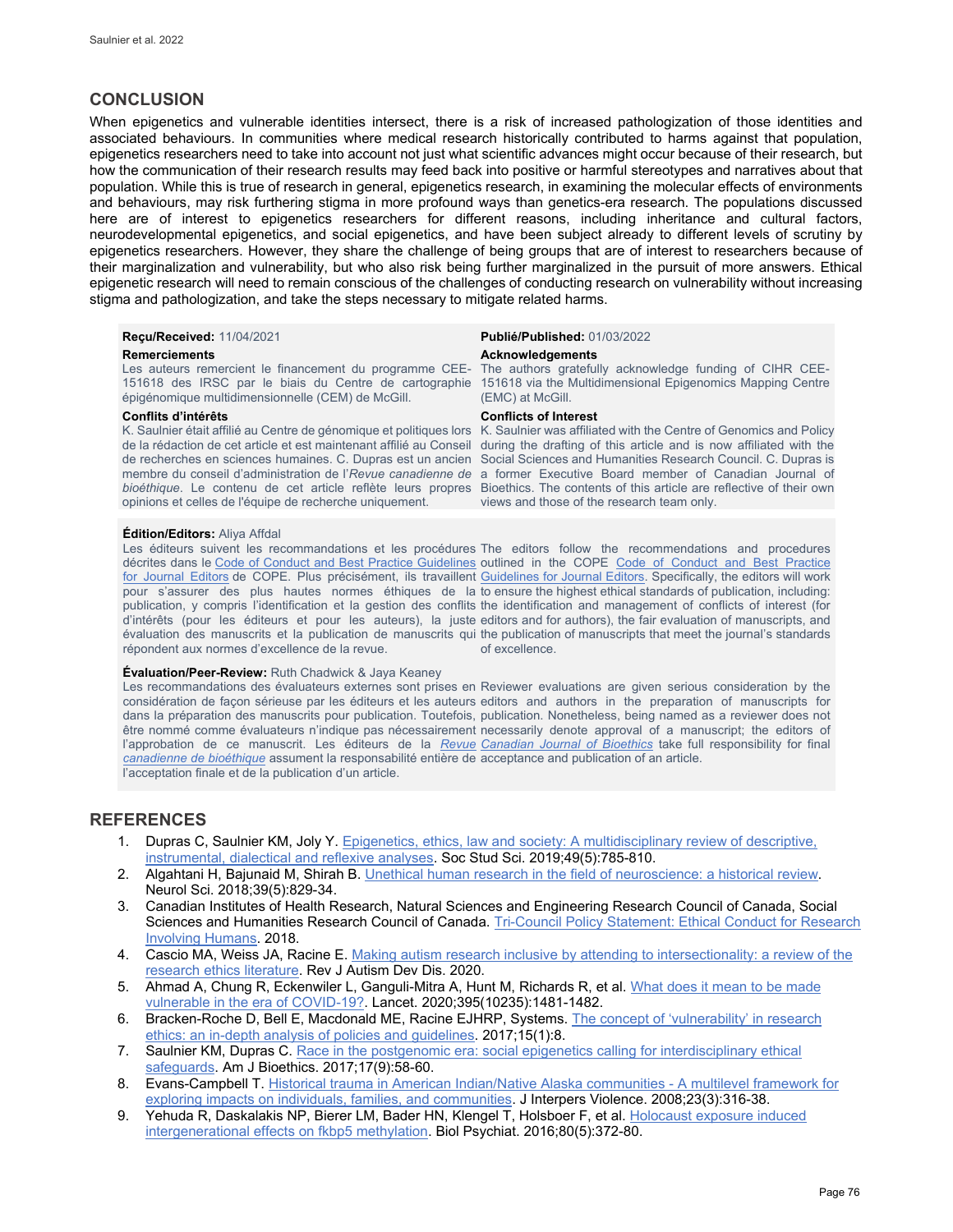- 10. Veenendaal MVE, Painter RC, de Rooij SR, Bossuyt PMM, van der Post JAM, Gluckman PD, et al. [Transgenerational effects of prenatal exposure to the 1944-45 Dutch famine.](https://pubmed.ncbi.nlm.nih.gov/23346894/) Biog-Int J Obstet Gy. 2013;120(5):548-54.
- 11. Kuzawa CW, Sweet E. Epigenetics [and the embodiment of race: developmental origins of US](https://pubmed.ncbi.nlm.nih.gov/18925573/) racial disparities in [cardiovascular health.](https://pubmed.ncbi.nlm.nih.gov/18925573/) Am J Hum Biol. 2009;21(1):2-15.
- 12. Phillips-Beck W, Sinclair S, Campbell R, Star L, Cidro J, Wicklow B, et al. Early-life origins of disparities in chronic [diseases among Indigenous youth: pathways to recovering health disparities from intergenerational trauma.](https://pubmed.ncbi.nlm.nih.gov/30223914/) J Dev Orig Hlth Dis. 2019;10(1):115-22.
- 13. Sullivan S[. Inheriting racist disparities in health: epigenetics and the transgenerational effects of white racism.](https://www.jstor.org/stable/10.5325/critphilrace.1.2.0190) Crit Philos Race. 2013;1(2):190-218.
- 14. Dalton R[. Tribe blasts 'exploitation' of blood samples.](https://www.nature.com/articles/420111a) Nature. 2002;420(6912):111-.
- 15. Guglielmi G[. Facing up to injustice in genome science.](https://www.ncbi.nlm.nih.gov/pubmed/30992587) Nature. 2019;568(7752):290-3.
- 16. Mosby I, Galloway T. ["Hunger was never absent": How residential school diets shaped current patterns of diabetes](https://www.cmaj.ca/content/189/32/E1043)  [among Indigenous peoples in Canada.](https://www.cmaj.ca/content/189/32/E1043) Can Med Assoc J. 2017;189(32):E1043-E5.
- 17. Owens B. [Canada used hungry indigenous children to study malnutrition.](https://www.nature.com/articles/nature.2013.13425) Nature. 2013.
- 18. Fitzpatrick EFM, Martiniuk ALC, D'Antoine H, Oscar J, Carter M, Elliott EJ[. Seeking consent for research with](https://www.ncbi.nlm.nih.gov/pmc/articles/PMC5075161/)  [indigenous communities: a systematic review.](https://www.ncbi.nlm.nih.gov/pmc/articles/PMC5075161/) Bmc Med Ethics. 2016;17.
- 19. Warin M, Kowal E, Meloni M. Indigenous knowledge in a postgenomic landscape: the politics of epigenetic hope [and reparation in Australia.](https://journals.sagepub.com/doi/full/10.1177/0162243919831077) Sci Technol Hum Val. 2020;45(1):87-111.
- 20. Paradies Y[. Colonisation, racism and indigenous health.](https://link.springer.com/article/10.1007/s12546-016-9159-y) J Popul Res. 2016;33(1):83-96.
- 21. Marrone S. Understanding barriers to health care: A review of disparities in health care services among indigenous [populations.](https://www.tandfonline.com/doi/pdf/10.3402/ijch.v66i3.18254) Int J Circumpol Heal. 2007;66(3):188-98.
- 22. The Council of Canadians. [Safe Water for First Nations.](https://canadians.org/fn-water) 2017.
- 23. The Pūtaiora Writing Group, Health Research Council of New Zealand. Te Ara Tika [Guidelines for Māori research](https://www.hrc.govt.nz/resources/te-ara-tika-guidelines-maori-research-ethics-0)  [ethics: A framework for researchers and ethics committee members.](https://www.hrc.govt.nz/resources/te-ara-tika-guidelines-maori-research-ethics-0) 2016.
- 24. Jaarsma P, Welin S[. Autism as a natural human variation: reflections on the claims of the neurodiversity movement.](https://pubmed.ncbi.nlm.nih.gov/21311979/) Health Care Anal. 2012;20(1):20-30.
- 25. Douglas P. [Refrigerator mothers.](https://jarm.journals.yorku.ca/index.php/jarm/article/view/39328) Journal of the Motherhood Initiative for Research. 2014;5(1).
- 26. Saulnier KM. Telling, [hearing, and believing: a critical analysis of narrative bioethics.](https://pubmed.ncbi.nlm.nih.gov/32180110/) J Bioethic Inq. 2020.
- 27. Abdolmaleky HM, Zhou JR, Thiagalingam S. [An update on the epigenetics of psychotic diseases and autism.](https://pubmed.ncbi.nlm.nih.gov/26077430/)  Epigenomics. 2015;7(3):427-49.
- 28. Cattane N, Richetto J, Cattaneo A. Prenatal exposure to environmental insults and enhanced risk of developing [Schizophrenia and Autism Spectrum Disorder: focus on biological pathways and epigenetic mechanisms.](https://europepmc.org/article/med/29981347) Neurosci Biobehav Rev. 2018.
- 29. Croen LA, Zerbo O, Qian Y, Massolo ML, Rich S, Sidney S, et al. [The health status of adults on the autism](https://pubmed.ncbi.nlm.nih.gov/25911091/)  [spectrum.](https://pubmed.ncbi.nlm.nih.gov/25911091/) 2015;19(7):814-23.
- 30. Pellicano E, Dinsmore A, Charman TJA. [What should autism research focus upon? Community views and priorities](https://pubmed.ncbi.nlm.nih.gov/24789871/)  [from the United Kingdom.](https://pubmed.ncbi.nlm.nih.gov/24789871/) 2014;18(7):756-70.
- 31. Bumiller KJSJoWiC, Society. The geneticization of autism: From new reproductive technologies to the conception of [genetic normalcy.](https://www.jstor.org/stable/10.1086/597130) 2009;34(4):875-99.
- 32. Mandell DS, Barry CL, Marcus SC, Xie M, Shea K, Mullan K, et al. Effects of autism spectrum disorder insurance [mandates on the treated prevalence of autism spectrum disorder.](https://jamanetwork.com/journals/jamapediatrics/fullarticle/2532586) 2016;170(9):887-93.
- 33. Krahn TM, Fenton A. The extreme male brain theory of autism and the potential adverse effects for boys and girls [with autism.](https://pubmed.ncbi.nlm.nih.gov/23180205/) J Bioethic Inq. 2012;9(1):93-103.
- 34. Dembroff R. Beyond [binary: genderqueer as critical gender kind.](https://philpapers.org/archive/DEMBBG-2.pdf) J Philosopher's Imprint. 2020;20(9):1-23.
- 35. Meerwijk EL, Sevelius JM. [Transgender population size in the United States: a meta-regression of population](https://pubmed.ncbi.nlm.nih.gov/28075632/)[based probability samples.](https://pubmed.ncbi.nlm.nih.gov/28075632/) Am J Public Health. 2017;107(2):E1-E8.
- 36. WPATH. [Standards of Care for the Health of Transsexual, Transgender, and Gender Nonconforming People, 7th](https://www.wpath.org/publications/soc)  [version.](https://www.wpath.org/publications/soc) 2012.
- 37. Adams N, Hitomi M, Moody C. [Varied Reports of Adult Transgender Suicidality: Synthesizing and Describing the](https://www.ncbi.nlm.nih.gov/pubmed/28861548)  [Peer-Reviewed and Gray Literature.](https://www.ncbi.nlm.nih.gov/pubmed/28861548) Transgend Health. 2017;2(1):60-75.
- 38. Dekker MJ, Wierckx K, Van Caenegem E, Klaver M, Kreukels BP, Elaut E, et al. [A European network for the](https://www.sciencedirect.com/science/article/abs/pii/S1743609516300868)  [investigation of gender incongruence: endocrine part.](https://www.sciencedirect.com/science/article/abs/pii/S1743609516300868) 2016;13(6):994-9.
- 39. Zucker KJ, Wild J, Bradley SJ, Lowry CB. [Physical attractiveness of boys with gender identity disorder.](https://www.ncbi.nlm.nih.gov/pubmed/8435037) Arch Sex Behav. 1993;22(1):23-36.
- 40. Theisen JG, Sundaram V, Filchak MS, et al. The use of whole exome sequencing in a cohort of transgender [individuals to identify rare genetic variants.](https://www.nature.com/articles/s41598-019-53500-y) Sci Rep. 2019;9(1):20099.
- 41. Winter S, Diamond M, Green J, Karasic D, Reed T, Whittle S, et al[. Transgender people: health at the margins of](https://www.thelancet.com/journals/lancet/article/PIIS0140-6736(16)00683-8/fulltext)  [society.](https://www.thelancet.com/journals/lancet/article/PIIS0140-6736(16)00683-8/fulltext) Lancet. 2016;388(10042):390-400.
- 42. Cortes LR, Cisternas CD, Forger NG. [Does Gender Leave an Epigenetic Imprint on the Brain?](https://www.ncbi.nlm.nih.gov/pmc/articles/PMC6400866/) Front Neurosci-Switz. 2019;13.
- 43. Sterzing PR, Ratliff GA, Gartner RE, McGeough BL, Johnson KC. [Social ecological correlates of polyvictimization](https://www.ncbi.nlm.nih.gov/pubmed/28226283)  [among a national sample of transgender, genderqueer, and cisgender sexual minority adolescents.](https://www.ncbi.nlm.nih.gov/pubmed/28226283) Child Abuse Negl. 2017;67:1-12.